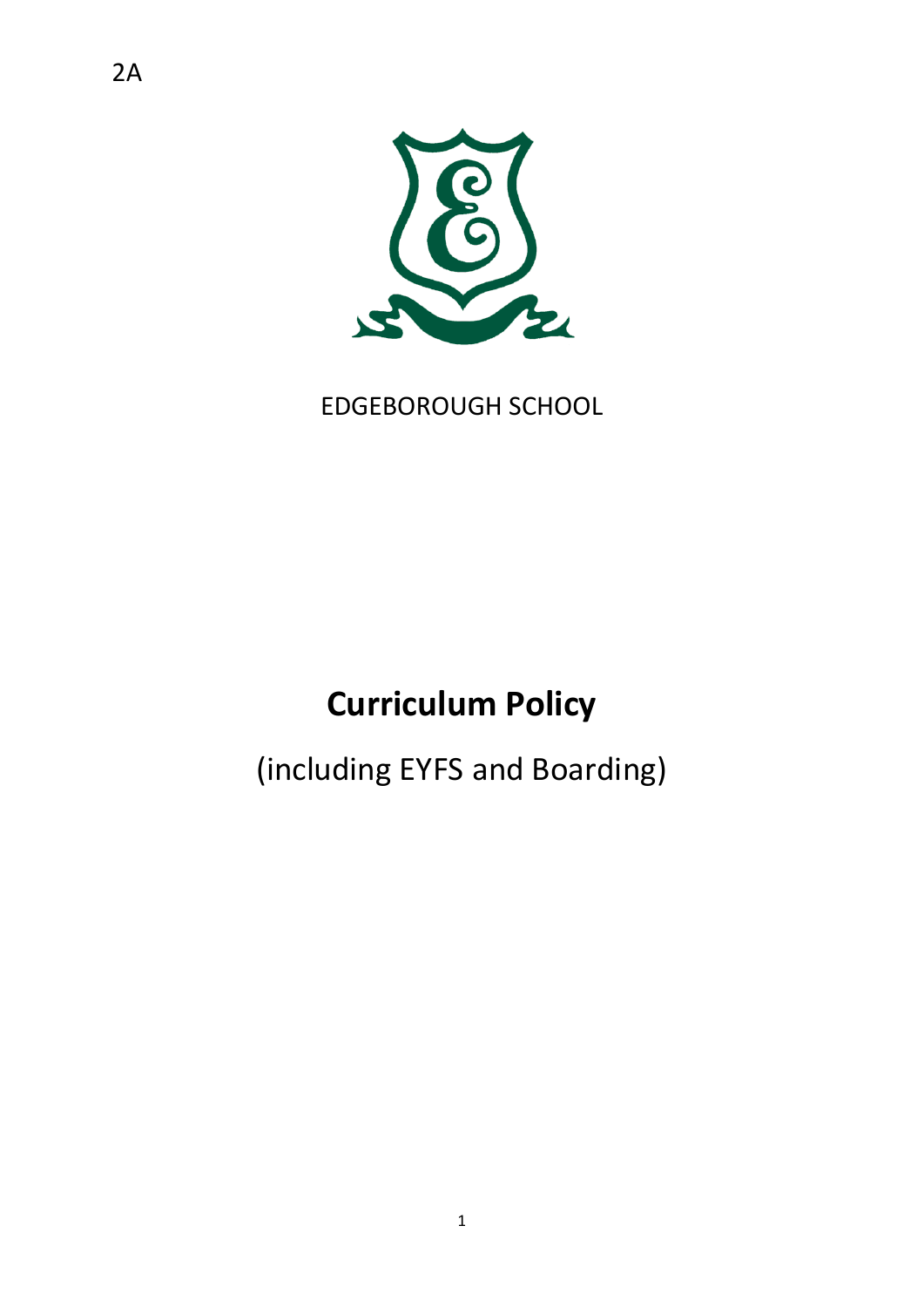### **UPDATE LOG**

| <b>DATE</b> | <b>CHANGE</b>                                        | <b>By Whom</b> |
|-------------|------------------------------------------------------|----------------|
| 27/01/18    | Amendments to information regarding curriculum       | КA             |
|             | structure.                                           |                |
| 27/01/18    | Addition of information regarding Ability Grouping,  | КA             |
|             | Pastoral Curriculum, Extra-Curriculum, Careers,      |                |
|             | Learning Support, and Monitoring and Reporting.      |                |
| 04/09/18    | Updates to reflect new academic year and changes to  | KA             |
|             | school structure.                                    |                |
| 01/11/19    | Updated to reflect changes to the academic structure | КA             |
|             | of the school and curriculum developments, making    |                |
|             | reference to PSB and changes in assessment at 11+    |                |
|             | and $13+$ .                                          |                |
| 11/12/20    | Minor corrections plus the addition of paragraph on  | KA             |
|             | More Able Pupils. Change from Extra-Curriculum to    |                |
|             | Co-Curriculum                                        |                |
| 31/8/21     | Addition of PSB core skills and subject strands.     | JH             |
|             | Update of EYFS framework.                            | JLS            |
|             | Addition of PSPQ in Year 8.                          |                |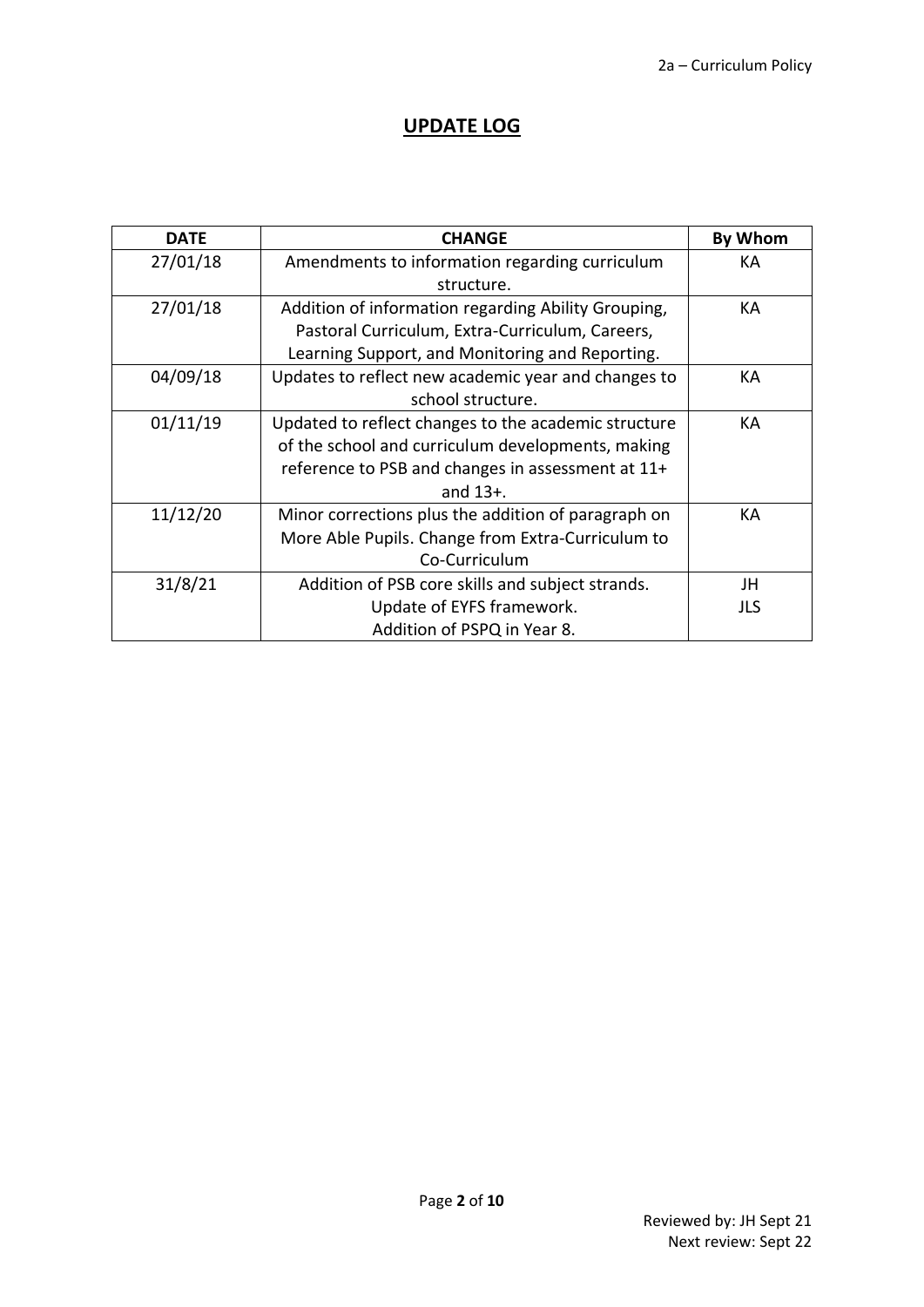# **Contents**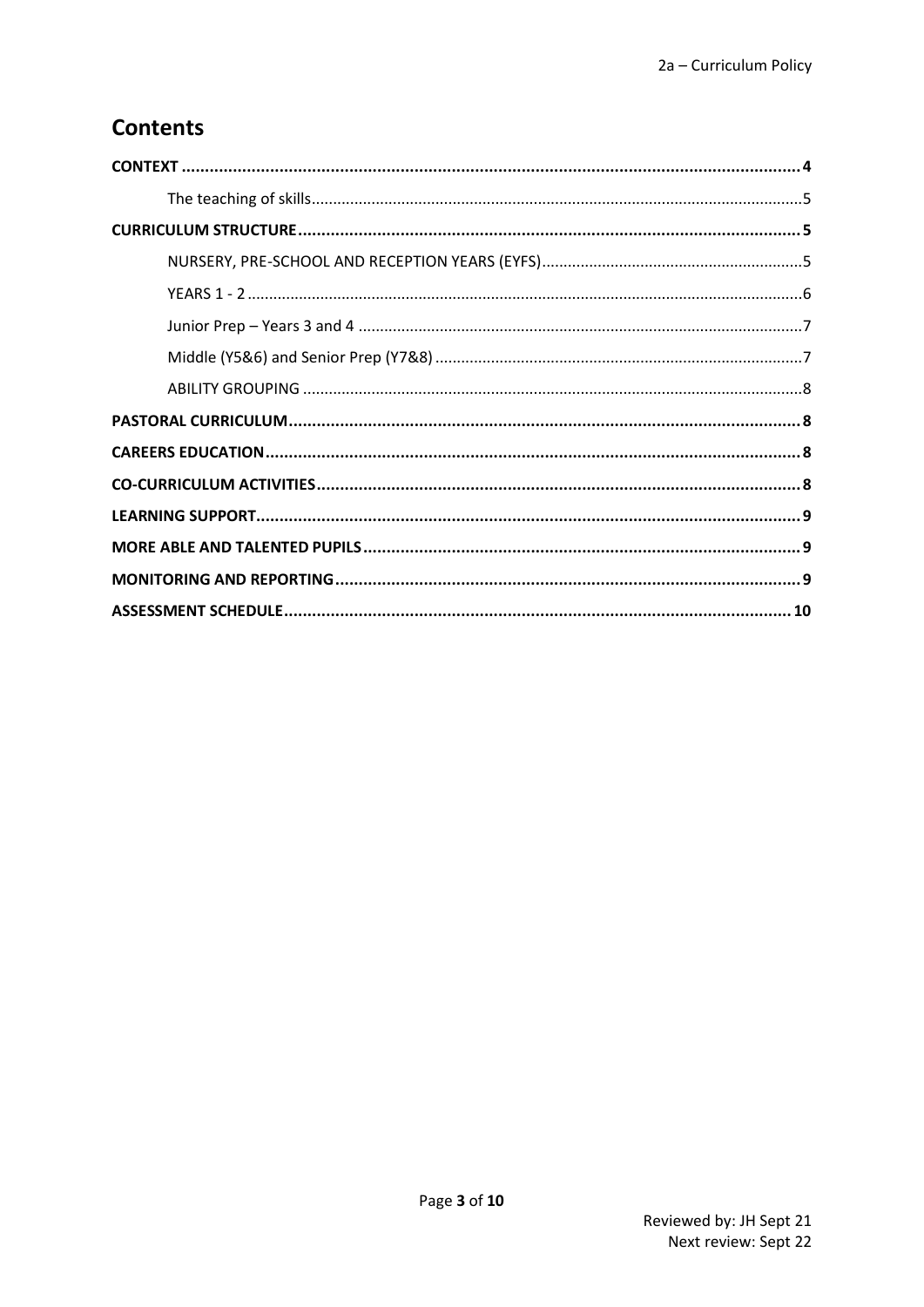# <span id="page-3-0"></span>**CONTEXT**

Edgeborough is committed to providing a broad, balanced and challenging curriculum which will provide age and ability appropriate learning for all its pupils.

Edgeborough is committed to providing a curriculum which engages, inspires and challenges all pupils.

The curriculum is planned to offer clear continuity and progression between the departments of the school and to develop an enjoyment of learning.

The curriculum aims to equip all pupils with the knowledge, skills and aptitudes to make appropriate progress throughout their time at Edgeborough, and beyond.

Edgeborough is a non-selective school. All pupils, including those with Special Educational Needs and Disabilities (SEND), on Education, Health and Care (EHC) plans, with English as an Additional Language (EAL) and those who have been identified as More Able and Talented (MAT), have opportunities to learn and to make good progress according to their age, needs and aptitudes.

Edgeborough's curriculum fulfils the Independent School Standards Regulations (ISSR) for the quality of education provided:

- Full-time, supervised education for pupils of compulsory school age, which gives pupils experience in linguistic, mathematical, scientific, technological, human and social, physical, and aesthetic and creative education.
- Subject matter appropriate for the ages and aptitudes of pupils, including those with a statement.
- Pupils to acquire speaking, listening, literacy and numeracy skills.
- Personal, social, health and economic education which reflects the school's aims and ethos.
- Appropriate careers guidance.
- As the school has pupils below compulsory school age, a programme of activities has been established, which is appropriate to their needs.
- All pupils have the opportunity to learn and make good progress.
- Adequate preparation of pupils for the opportunities, responsibilities and experiences of life in British society.

Throughout the curriculum there are opportunities to actively promote the fundamental British values of democracy, the rule of law, individual liberty, and mutual respect and tolerance of those with different faiths and beliefs. We encourage pupils to respect the fundamental British values and develop respect towards diversity in relation to gender, race, religion and belief, culture, sexual orientation and disability. SMSC and British Values are taught through all subjects of the curriculum.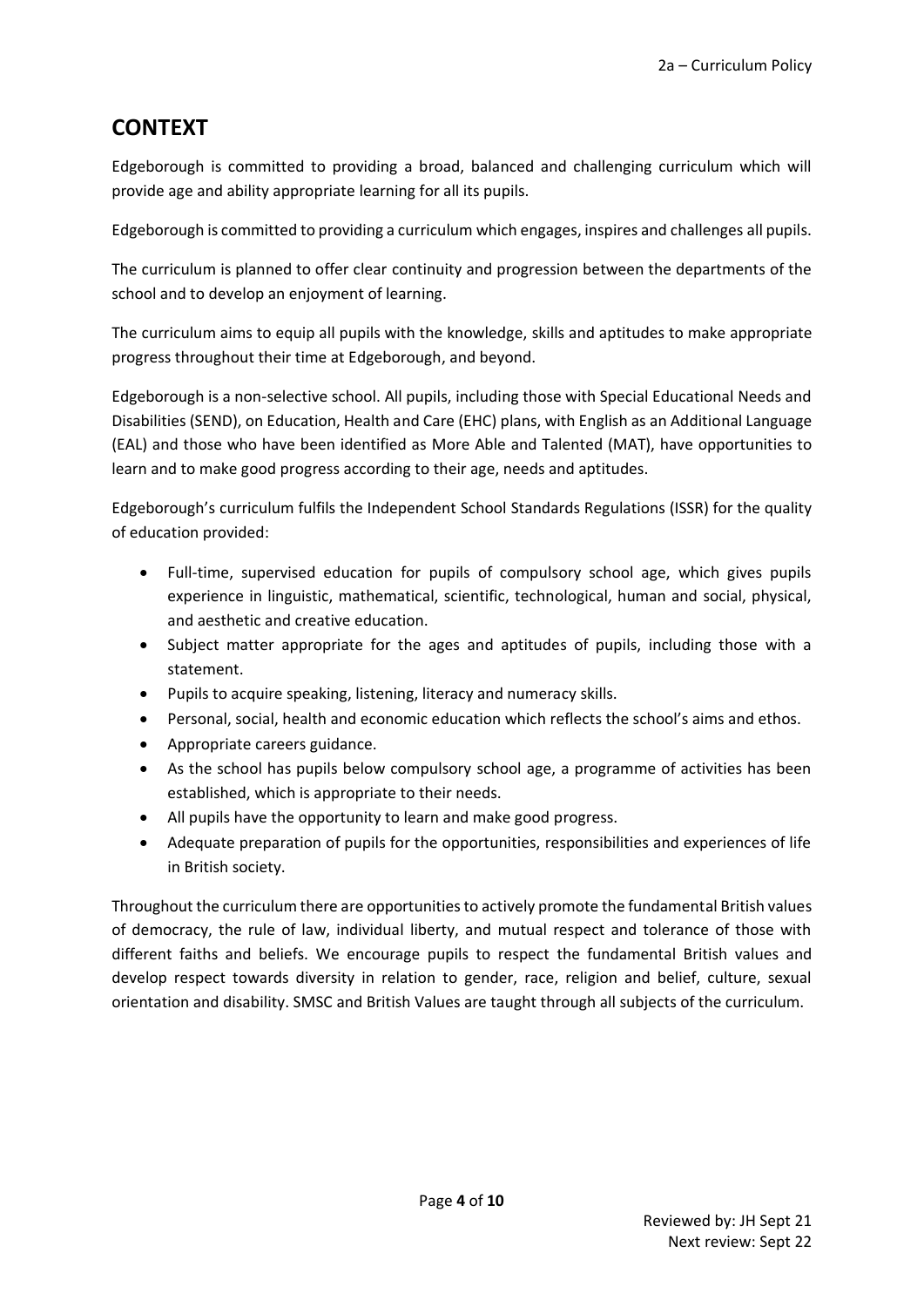#### <span id="page-4-0"></span>**The teaching of skills**

The Edgeborough curriculum goes wider than the National curriculum. In addition to the time given to sport and to the creative and performing arts, Edgeborough gives considerable time within the curriculum to the teaching of skills. These include questioning skills, independent skills, learning as part of a team and presentation skills amongst many others.

It is recognised that the minds of young children are capable of absorbing many new skills, such as the development of language in their formative years. The same is true for all learning skills and therefore the teaching and learning of these skills starts from Nursery and runs through the Early Years and the Pre-Prep. The teaching and progression of these skills is developed in association with the PSB. The PSB core skills (listed below) are covered within all areas of the curriculum.

- Thinking and Learning
- Independence
- **Collaboration**
- Reviewing and Improving
- Community Kindness
- **Communication**
- **Leadership**

Each curriculum area also integrates the PSB subject specific strands within their SOW. In the Early Years and Years 1 and 2 skills of Collaboration, Communication, Independence and Thinking are given centrality.

# <span id="page-4-1"></span>**CURRICULUM STRUCTURE**

#### <span id="page-4-2"></span>**NURSERY, PRE-SCHOOL AND RECEPTION YEARS (EYFS)**

In the Nursery, Pre-School and Reception years our Early Years setting follows the Curriculum as outlined in the 2021 Statutory Framework of the Early Years Foundation Stage (EYFS). Provision is predominantly classroom based and led by EYFS practitioners and teachers, although there will be a degree of subject specialist teaching (PE, French and Music).

The EYFS framework outlines the Characteristics of Effective Teaching and Learning (CoETL) and the 7 areas of Development.

The CoETL are organised into three primary strands and are essential components towards children becoming self-regulated learners. These are:

- Playing and exploring children investigate and experience things, and 'have a go'
- Active learning children concentrate and keep on trying if they encounter difficulties, and enjoy achievements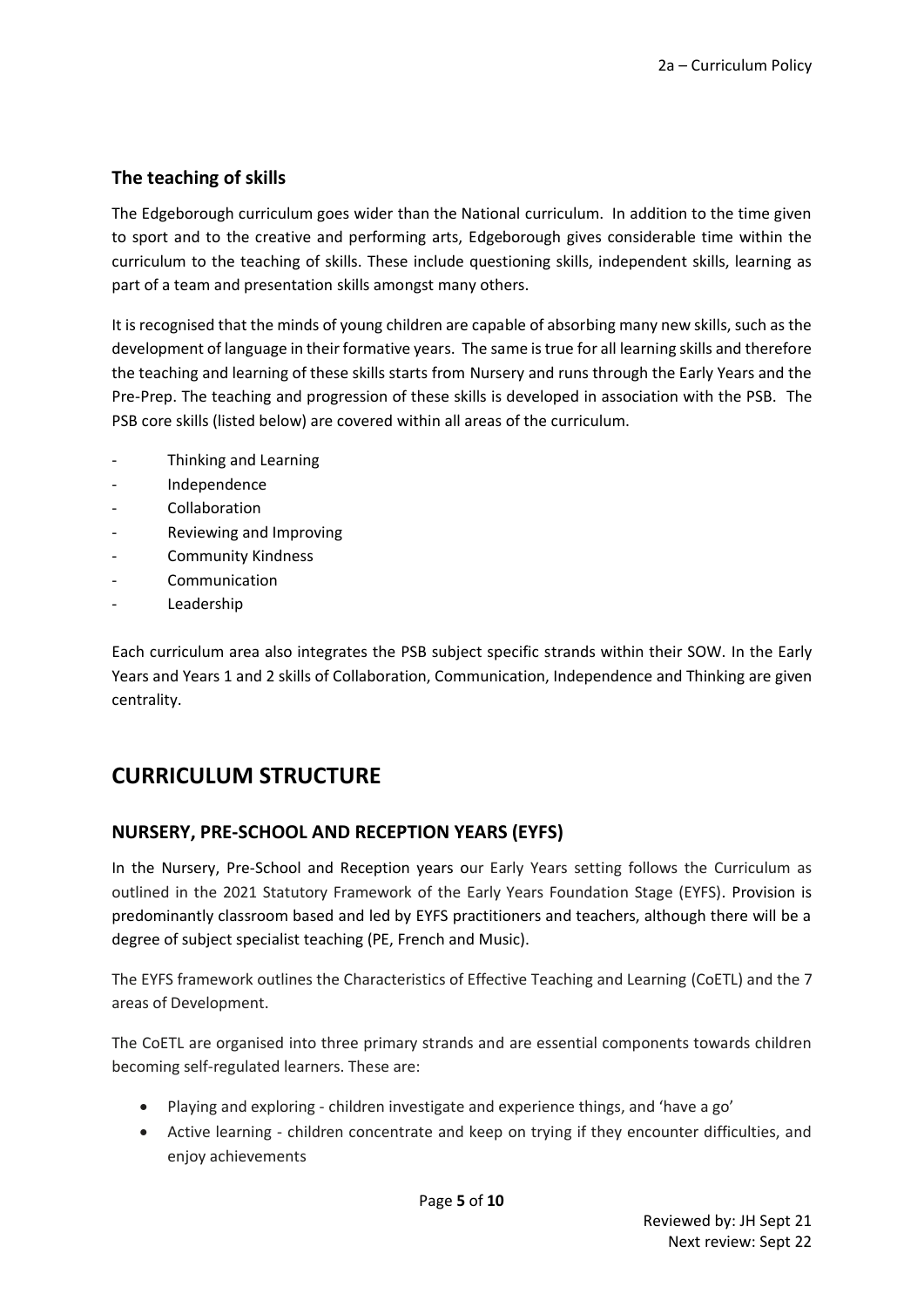• Creating and thinking critically - children have and develop their own ideas, make links between ideas, and develop strategies for doing things

The 7 areas of learning are divided into Prime and Specific areas of learning. The 3 Prime areas of learning are seen as particularly important for igniting curiosity and enthusiasm for learning, and for building children's capacity to learn, form relationships and thrive.

- Communication and Language this underpins all areas of learning within our early years curriculum. Planned learning supports the progress and development of listening and speaking, enabling children to process information into thinking and understanding.
- Physical Development children practise their physical skills to instil confidence, independence and bodily awareness/coordination.
- Personal, Social and Emotional Development social skills and self-belief are nurtures building knowledge of the self and the other.

The Specific Areas:

- Literacy
- Mathematics
- Expressive Art and Design
- Understanding the World

The 4 specific areas of learning provide a context for development and reflect cultural knowledge and accumulated understanding. They are dependent on learning in the Prime areas. Our continuous provision demonstrates a strong emphasis upon supporting children's understanding of the world along with enabling them to express themselves imaginatively and creatively, using art and design. Half-termly topics allow for and are adapted to reflect the needs of the children and their interests.

#### <span id="page-5-0"></span>**YEARS 1 - 2**

In Years 1-2 the pupils will follow the curriculum outlined in the school's planning documents which are informed by the National Curriculum. These lessons are predominantly classroom based and taught by the class teacher, although there will be a degree of subject specialist teaching, particularly in PE.

At its core, the curriculum sees English (encompassing phonics, spelling, handwriting, reading and creative writing) and Mathematics taught daily. In addition, pupils are taught; Science, Topic (History, Geography and RS), PSHE, Sport (including swimming and PE), Creative and Performing Arts (including DT, Art and music), and French.

The curriculum in these years may well be broader than the National Curriculum. Additional time will be given to the Creative Arts such as Music, Art and Design Technology along with additional time to physical development and shall, where facilities permit include, one session of P.E. (including swimming) and one of Games. Other sessions will include teaching to encourage both physical coordination and the development of skills in the major sports of soccer, rugby, hockey and cricket, for boys and netball, hockey, lacrosse and cricket for girls at suitable levels for the age of the children.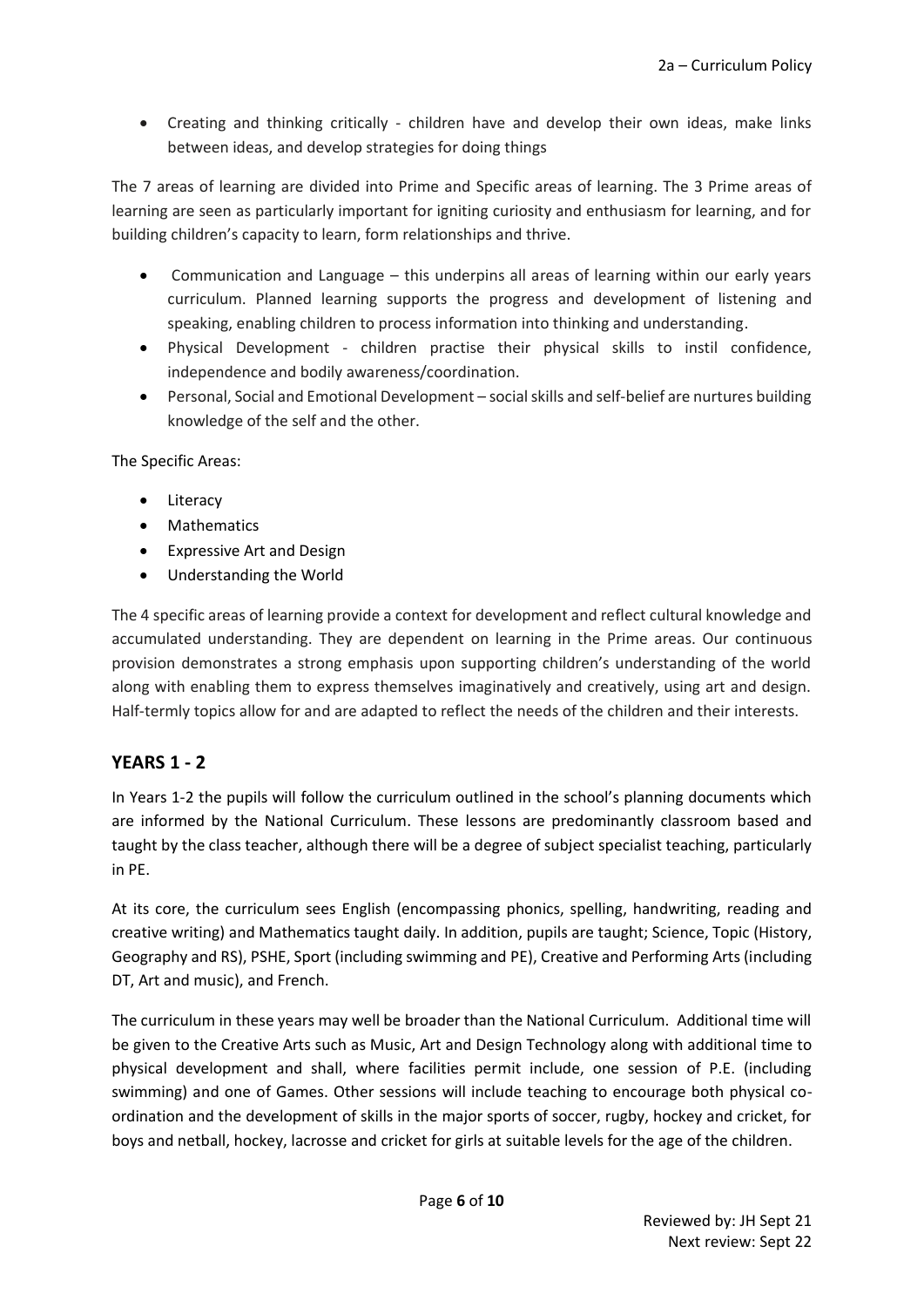This curriculum is enriched and complimented by an expansive activity programme (with options in various forms of dance, additional sport, creative clubs, charity work and science-based activities) and timetabled enrichment sessions (such as Outdoor Woodland Learning – OWL).

#### <span id="page-6-0"></span>**Junior Prep – Years 3 and 4**

Pupils in Years 3 and 4 continue to spend much of their time with their class teachers, but there is a planned increase in the amount of specialist teaching offered. With support, the children are encouraged to become more independent and enjoy specialist teaching in Art, Computing, Drama, DT, Music and PE.

English and mathematics are taught four times per week. In addition, pupils have weekly timetabled lessons in science, French, humanities (history, geography and RS), computing, art, music, DT, library, PSHE, PE, and games. Reading lies at the heart of the academic curriculum and there is a dedicated, daily 20 minute reading session for all pupils and the Accelerated Reader programme is being implemented.

There is an expectation that by the end of their time in Junior Prep the pupils will have experienced some preparation for the 11+ Pre-testing and Senior School Entrance Exams they will encounter in the first half of Year 6. This preparation is carried out through a consistent and progressive focus on the four aspects of English, Mathematics, Verbal Reasoning and Non-Verbal Reasoning. This teaching is delivered by either the Class Teachers, or the English and Mathematics teachers.

#### <span id="page-6-1"></span>**Middle (Y5&6) and Senior Prep (Y7&8)**

In Years 5 to 8 the pupils will continue their preparation for senior school entrance exams at either 11+ or 13+. Increasing independence is developed and teaching will be carried out by subject specialists in the majority of subjects. There is an expectation that pupils will increasingly be able to apply their learning skills. In order to support this teaching, the school uses the Planet Bofa website.

English and mathematics lessonstake place four times a week and there are weekly timetabled lessons in: science (biology, chemistry and physics), history, geography, RS, PSHE, PE (including swimming), games, computing, DT, art, music, drama, French, and Latin from Year 6.

- Pupils will be offered the opportunity to start Latin in Year 6. Pupils not taking Latin will follow a timetabled non-Latin course. This course constitutes extra maths and English.
- The school will continue to give a generous amount of time to develop creative and physical skills.
- In Year 8, an opportunity will be given to pupils to study for appropriate scholarship examinations. These are usually taken earlier in the year than the CE exams (June) and the pupils will therefore have to be prepared earlier and be asked to follow an age appropriate curriculum after the exams are over.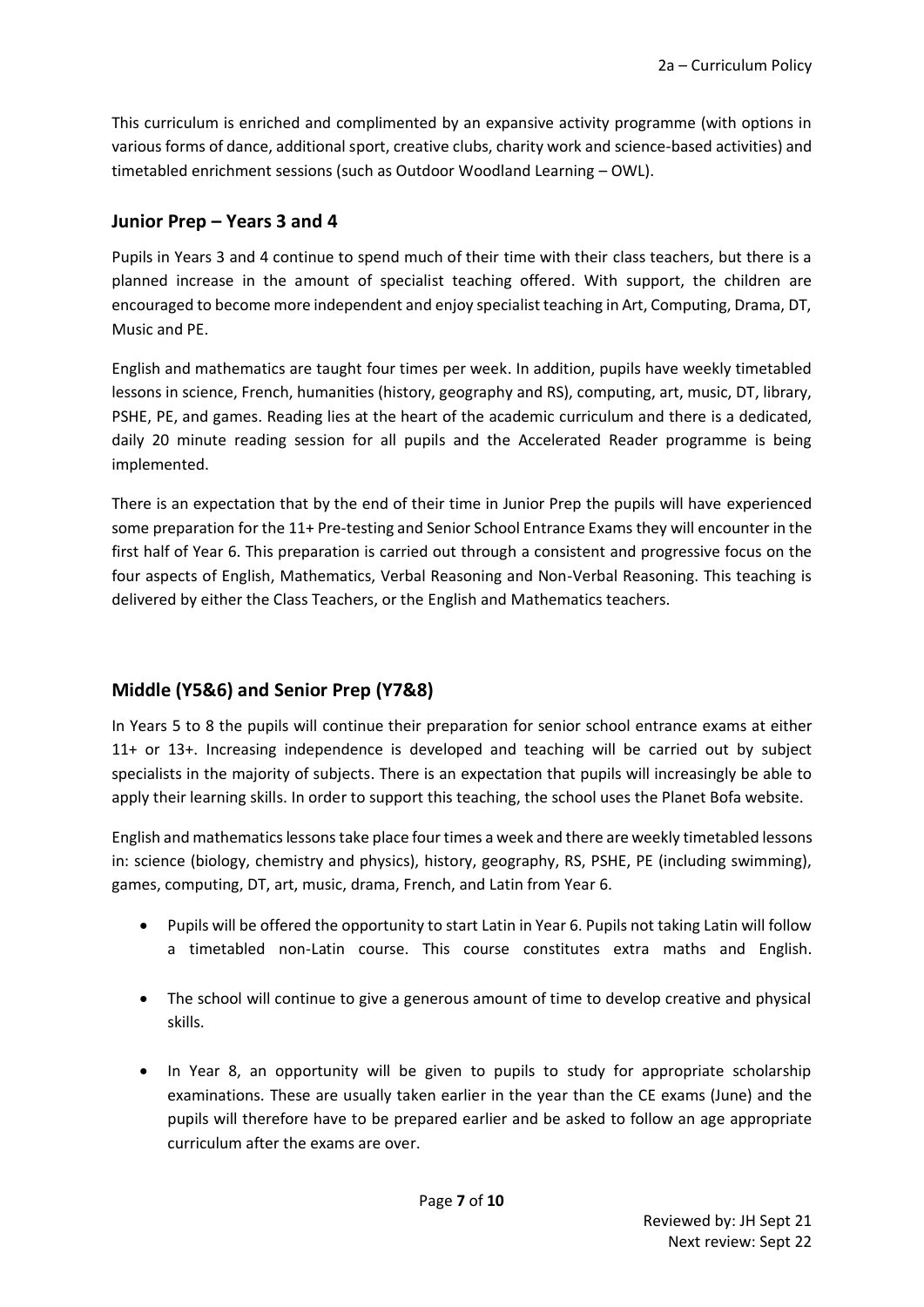Pupils in Year 8 will only sit Common Entrance exams in English, mathematics and science. There is a consistent focus on developing the skills of the pupils, in line with the PSB (Pre-Senior Baccalaureate).

Year 8 pupils will complete a PSPQ.

#### <span id="page-7-0"></span>**ABILITY GROUPING**

Decisions regarding ability grouping will be made at the beginning of the academic year and based upon the number of pupils and ability range within each year group.

- Pupils' progress is monitored and tracked using a combination of standardised tests (GL Assessments, Complete Digital Solution), Edgeborough summative assessments and the ongoing formative assessments and observations of the teaching staff.
- Arrangements for ability grouping will be flexible and based on careful analysis of the number and needs of pupils in each year group. These may include:
	- o Additional setting in French and Latin.
	- o Streaming in examined subjects.

## <span id="page-7-1"></span>**PASTORAL CURRICULUM**

Pastoral education takes place in many areas of school life. A whole school approach that encompasses every aspect of school life is essential. For example, the values and attitudes of teachers, the quality of relationships, the learning environment, and the reward and sanctions system will have a very significant influence on the development of the pupil. We might call this the 'hidden' curriculum. The success of the 'visible' Pastoral curriculum ultimately depends on the health of the 'hidden' curriculum experienced by the pupils as they live and work in the school community. The visible curriculum is largely developed through the PSHE programme, Assemblies, Friday Service and Form Lessons.

## <span id="page-7-2"></span>**CAREERS EDUCATION**

Pupils learn about career choices through the PHSE programme, external visits, visiting speakers and the post Common Entrance programme delivered to Year 8. This guidance will be delivered in an impartial manner in order to help pupils make informed choices and fulfil their potential.

## <span id="page-7-3"></span>**CO-CURRICULUM ACTIVITIES**

Edgeborough's wide range of extra-curriculum activities contributes to the broad and balanced curriculum that is on offer by enhancing and developing pupils' experience. These activities include participating in internal, local and national competitions, challenge days, visits, lectures and other events. Trips and activities play an important part in the social development of our pupils. All children should have the opportunity to go offsite for a trip at least once a year. It is our responsibility as a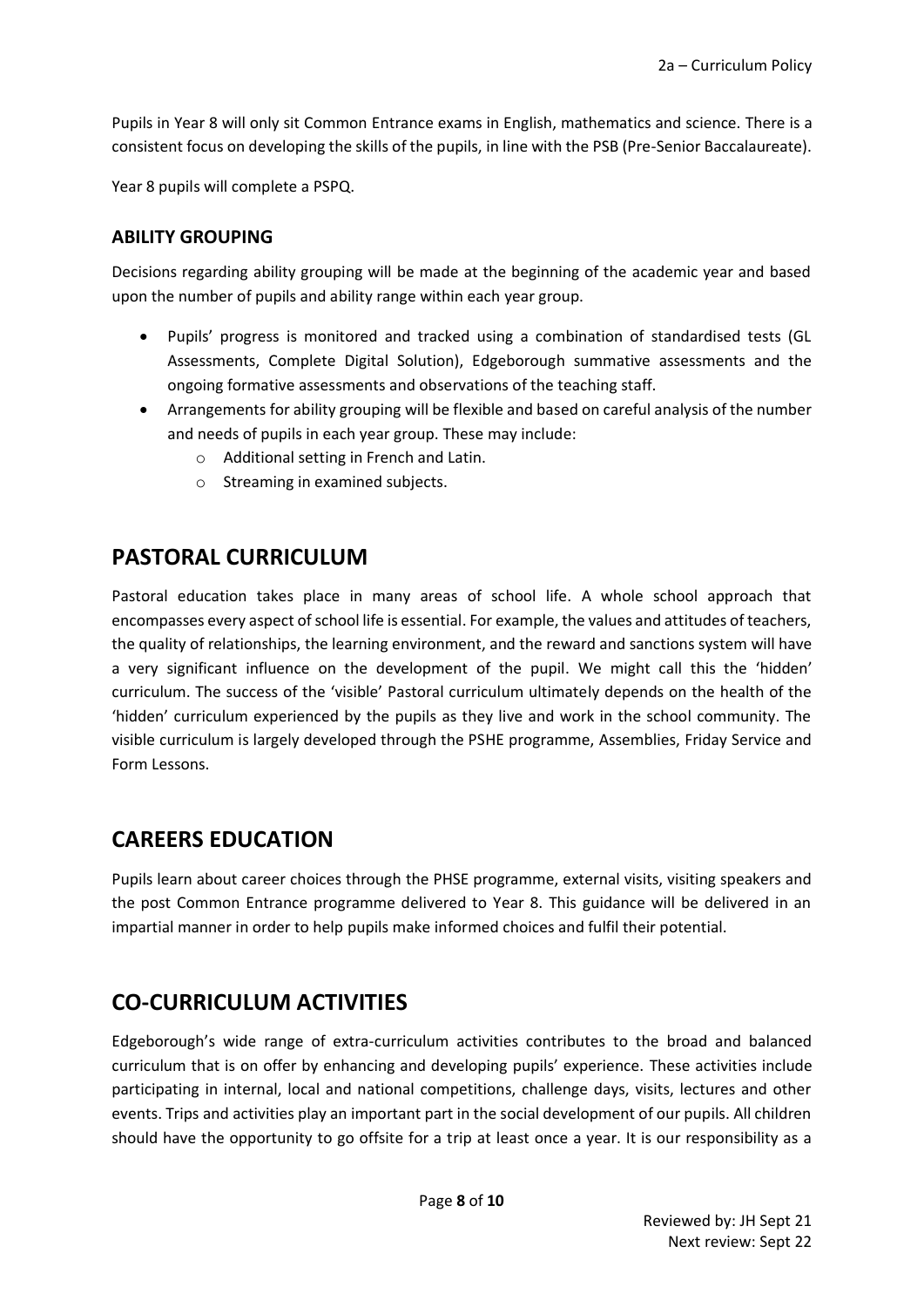preparatory school to prepare children for the opportunities, responsibilities and experiences that they will face in later life and, through all aspects of our curriculum, we endeavour to do this.

## <span id="page-8-0"></span>**LEARNING SUPPORT**

Edgeborough is a non-selective school and fully supports the principles set out in the Equality Act 2010. We aim to enable all pupils who attend the school to have access to the full curriculum, to achieve their academic potential and to ensure that no pupil's progress is held back by any kind of learning difficulty.

Where necessary, any support will be provided internally, with some support from external professionals. Additional support will be provided at an additional charge, and usually on an individual basis through inclusion in the Learning Acceleration Programme (LEAP). LEAP lessons are provided within the academic timetable. The need and allocation of LEAP lessons for each pupil are regularly reviewed.

Pupils with an Educational Health Care Plan will follow an educational and welfare programme of support devised by the LEAP department in conjunction with outside agencies.

## <span id="page-8-1"></span>**MORE ABLE AND TALENTED PUPILS**

In order to fulfil its aims, More Able and Talented Pupils at Edgeborough will be identified and differentiated for. The ethos of Personalised Learning is central to this challenge and will give all Edgeborough pupils the opportunity to develop their own personality, talents and mental and physical abilities to their fullest potential, as stated in Article 29 of the UN Convention on Children's Rights.

## <span id="page-8-2"></span>**MONITORING AND REPORTING**

Pupil progress is closely monitored using a combination of standardised tests, Edgeborough examinations and ongoing teacher assessments. Progress is reported regularly through:

- Assessment Cards: The completion of these varies across the year groups. They will usually be completed each half-term and consist of teacher assessments of each pupil's Organisation, Effort and Attainment along with a Target where appropriate.
- Written reports: completed at the end of the Christmas and Summer Terms (Christmas and Easter Terms in Year 8). The format of these reports may vary between year groups.
- Parents' Evenings.
- Ongoing informal communication between school and home.